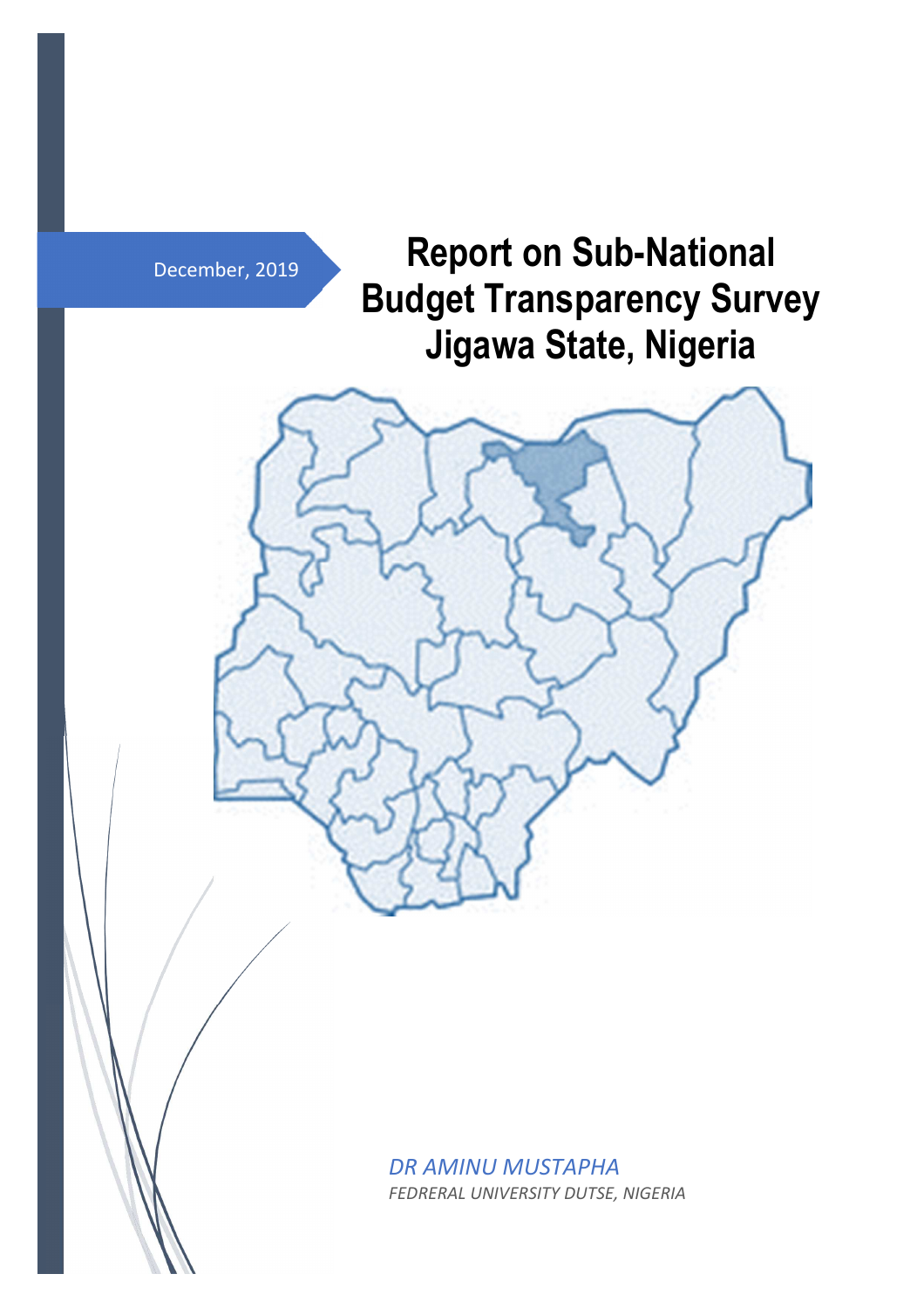### **Executive summary**

This report summarises the result of the 2018 Sub-National Budget Transparency survey conducted in Jigawa State, Nigeria which was commissioned in February 2018 with a detailed timetable of delivery. Jigawa State took part on the 2015 survey and scored 44 out of 100 in Public Access to budget documents, 47 out of 100 on Public participation in budget, 70 out of 100 in Public Access to procurement information. This was a good rating and several key recommendations were also suggested for improvement in line with best practices in budget processes. Thankfully, with a strong determination and improved efficiency of performance the State in the 2018 survey performed outstandingly. Jigawa State came fourth in 2015 and progressively moved to the first position in 2018. showing that the state provides maximum information on budget to citizens. On availability of key budget documents to the public, the state scored 84 out of 100 meaning that budget documents are freely available to the public. On public participation in budget processes, the score was 100 out of 100 which reveals that there is boundless participation by citizens in the budget processes in the State. Likewise, on public Access to procurement information the state scored 70 out of 100 which was commendable as it shows that the public have substantial access to procurement information in the state.

## **Geographical profile of Jigawa State**

Jigawa State is one of the North-western States of Nigeria. It is located between lattitudes11.00°N to 13.00oN and longitudes 8.00oE to 10.15oE, and occupies 23,154 km<sup>2</sup> (8,940 sq. mi). It shares boundaries with Kano and Katsina States to the west, Bauchi State to the east and Yobe to the northeast. To the north, Jigawa shares an international with the Zinder region of the Niger Republic which is a unique opportunity for cross border trading activities. The population of the State as at 2016 is 4,361,002 with population density of 250.28/km<sup>2</sup> .

According to UNDP, 2018, the Multidimensional poverty index (MPI) for Jigawa State is 0.53. UNDP Nigeria/NBS used the following indicators to compute this index; assets, cooking fuel, floor type, source of water, sanitation, source of lighting, child mortality, child school attendance, years of schooling and importantly, unemployment.

## **Methodology of the survey**

The research process adopted the use of questionnaires that was designed to measure some key parameters related to budget processes, availability and transparency processes. The questionnaire was divided into sections 1-4 with 70 questions in all. The sections measured availability of key budget documents, public participation in budget processes, transparency in the public procurement processes, as well as access to information and fiscal responsibility covering sections 1 to 4 respectively.

The survey was constituted with survey team comprising the State Researcher, State Supervisor and a Zonal Consultant who oversees the research process and reports back to CIRDDOC. The State research Team received support from the CIRDDOC team at every stage of the process.

# **Key findings**

## *State budget transparency index:*

The result of the 2018 survey placed Jigawa State as the first in the overall budget transparency index. The state scores 87 out of 100 on the State Budget Transparency Index. It has significantly improved its score by 38 points compared to 2015.This result is an outstanding performance, showing that the state provides maximum information on budget to citizens.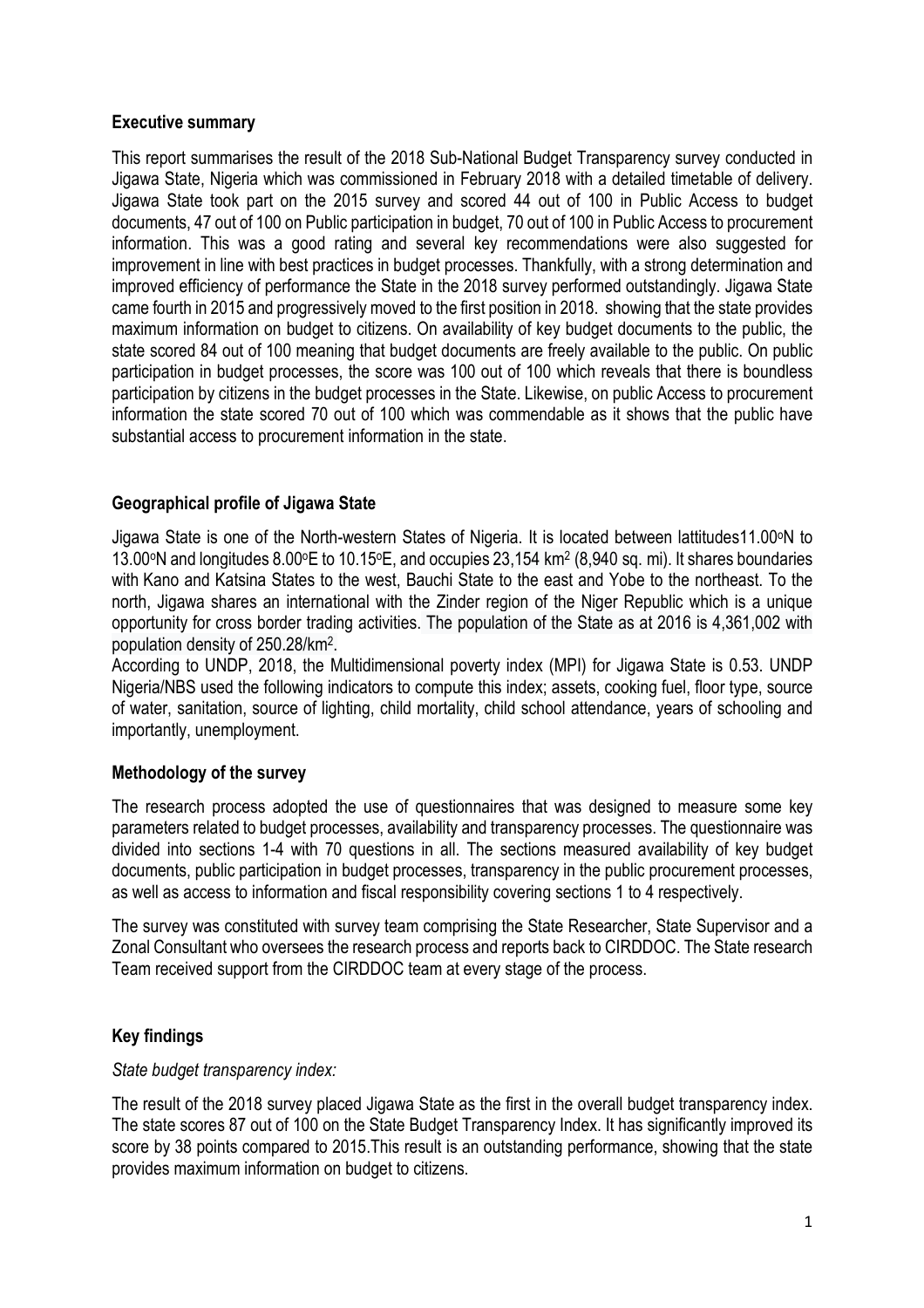### *Public availability of key budget documents*

Jigawa state scores 84 out of 100 on the State Budget Document Availability Index. There is an increase of 40 points compared to 2015. The Citizen's Budget, State Quarterly Report, State Mid-Year Review, State Accountant General's Report, and State Auditor-General's Report are now publicly available online in Jigawa state. The State Budget Call Circular, State Medium-Term Expenditure Framework/Fiscal Strategy Paper, and State Appropriation Law are also available online. The State Draft Budget Estimates and Votes are available on request. Also, the state budget translations, simplified review and commentaries by experts were aired in local radio programmes that have wider publicity than the simplified printed version.

#### *Public participation in budget process*

Citizens and CSOs in Jigawa state have extensive spaces for the public to be involved in the budget process with a score of 100 out of 100. The executive, Honourable Members of the State House of Assembly, and Auditor-General have established new mechanisms for public participation when compared to 2015. The executive established the Jigawa State Civil Society Partnership (JISCAP), which links sector CSOs with different MDAs to support participatory budgeting during budget formulation to solicit inputs. During budget approval, the Honourable Members of the State House of Assembly invite the public to testify on budget matters. During budget execution, the executive established an agreement between the executive and CSOs to promote social accountability. The Auditor-General has established the Annual Audit Forum and promotes social audits.

Formally, the State's Comprehensive Development Framework (CDF) II has a special sub charter on citizens' engagement. The Fiscal Responsibility Law also provides for citizens engagement in budget / MTEF formulation. The citizens on their part, utilizes the avenues through strong coalition of CSOs and it becomes institutionalized. This include the Joint National Association of People with Disability (JONAPWD), women and other marginalized groups. There exist regular consultations with the citizens and a feedback mechanism during the budget formulation process. On public engagement during budget execution, the state executive publishes on its website the list of projects, contractors, benefiting communities, cost and timeframe of awarded and ongoing projects as well as the end of year projects report. Finally, it was found that members of the public are involved in the audit process and audit reports are publicly discussed by the State House of Assembly.

#### *Public access to procurement information*

With a score of 83 out of 100, citizens have extensive access to procurement information in Jigawa state. There has been an increase of 13 points when compared to 2015. The Jigawa State Due Process and Projects Monitoring Bureau guides the procurement process. The Bureau provides pre-bidding documents to potential contractors, tenders are opened publicly, and procurement decisions are published online. In compliance with the PPL, opening of bids/tender immediately follow the closing of the tendering period and it is done in the presence of the bidders, any interested group (CSO) and members of the press. There is an external body that review the procurement process and receive complaints. The Bureau has improved by publishing their award justification online as well and makes available updated list of all awarded contracts; the amount of payment made to each contractor; the corresponding percentage of payment made to each contractor (out of the total amount) as well as the location of each project online.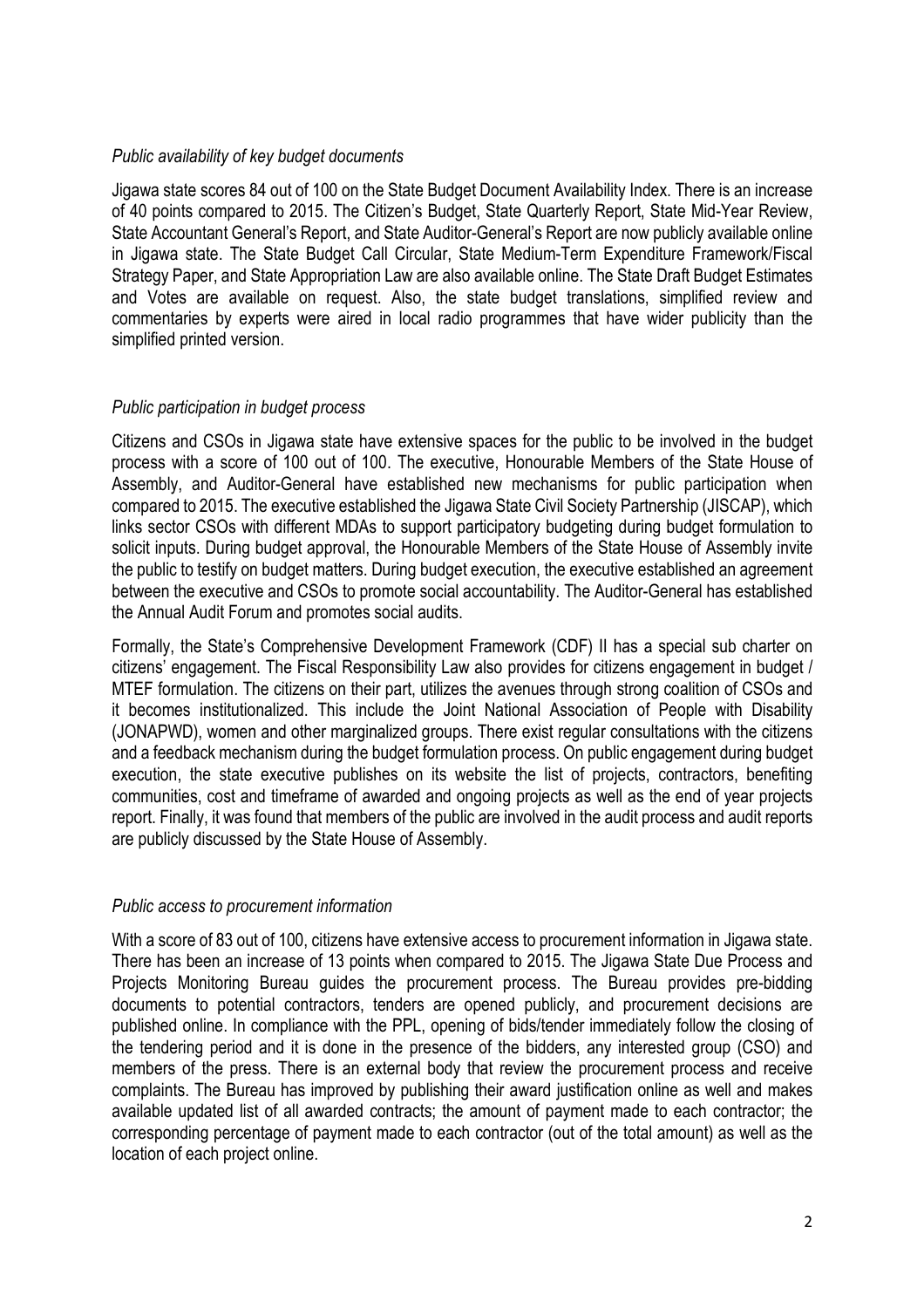This shows that the public have significant access to procurement information in the State. This result is a s result of some instruments and processes in place in the State which was set up by law such as the public procurement law, the establishment of the Due Process and Price Intelligence Bureau saddled with the responsibility of implementing the public procurement law.

## *Comparative Analysis: 2015 Vs 2018*

Comparing the performance of Jigawa State on the budget transparency survey between 2015 and 2018 reveals a clear determination and improved efficiency of performance as Jigawa State came fourth in 2015 and progressively moved to the first position in 2018. Several factors could account for this remarkable improvement in performance by the state. See chart below;



*Fig. 1: P*erformance of Jigawa State in 2015 vis-à-vis 2018 on budget transparency

# *Lessons Learnt*

The following are observable lessons learnt in the course of this research;

- $\triangleright$  the budget processes as enshrined in the budget call circular does not adhere strictly to the dates
- $\triangleright$  It is our hope that in the subsequent budgets, LGAs, gender, age groups and senatorial zones expenditure classifications will also be featured.
- $\triangleright$  Stakeholders have already vowed to consolidate on the success recorded and make further improvement.